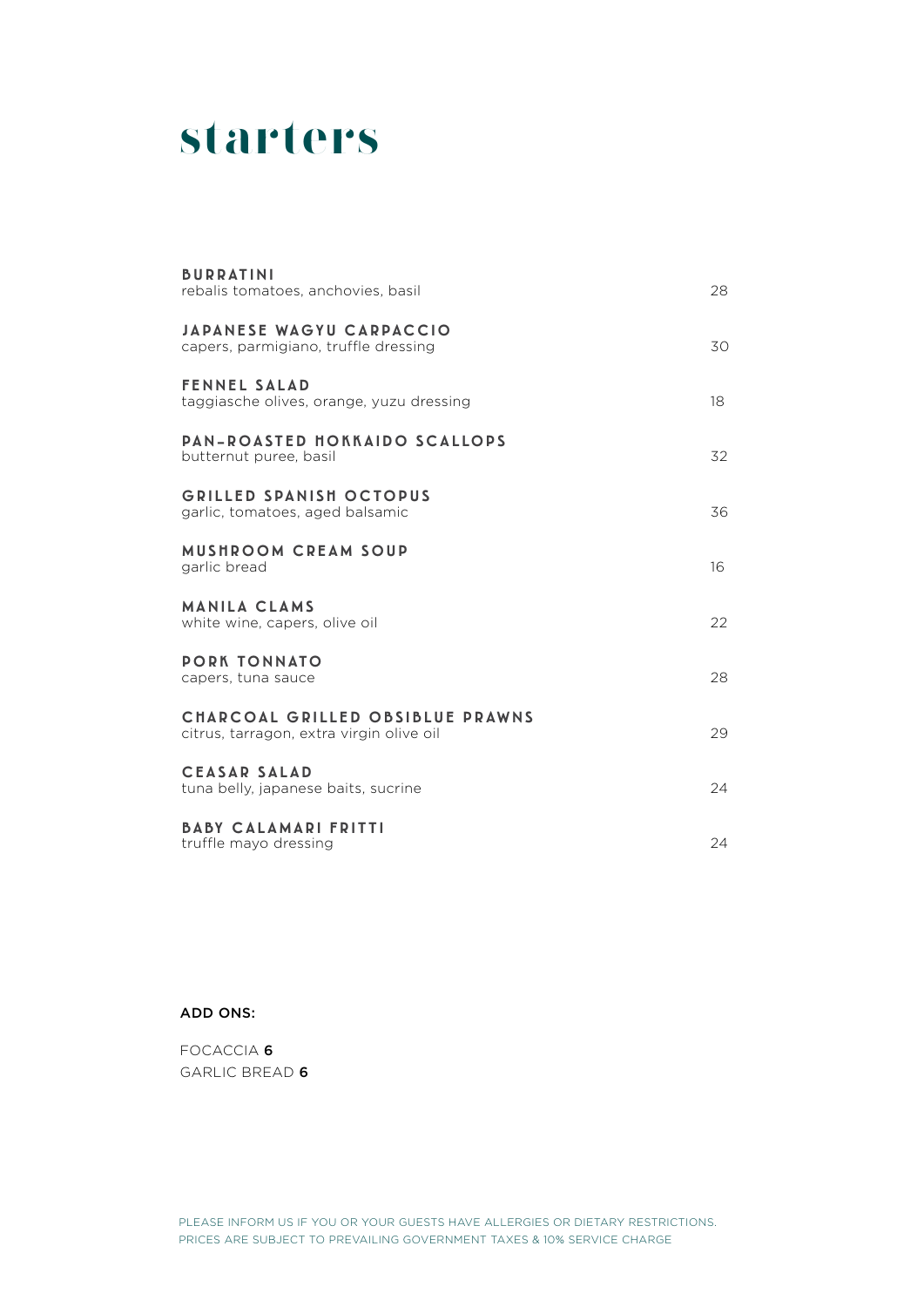

### hunter's style chicken capsicums, mushrooms, tomatoes 32 carbonara spaghetti poached egg, pancetta, truffle parmigiano sauce 38 japanese red seabream in acquapazza tomato broth, clams, kombu 45 charcoal grilled australian wagyu flapmeat m9 arugula, mashed potato, veal jus 52 charcoal grilled hungarian goose breast orange, pear, moscato 44 maine lobster linguini garlic oil, chilli, white wine 42 lamb ragu tagliatelle tomatoes, basil 42 braised veal shank saffron risotto 48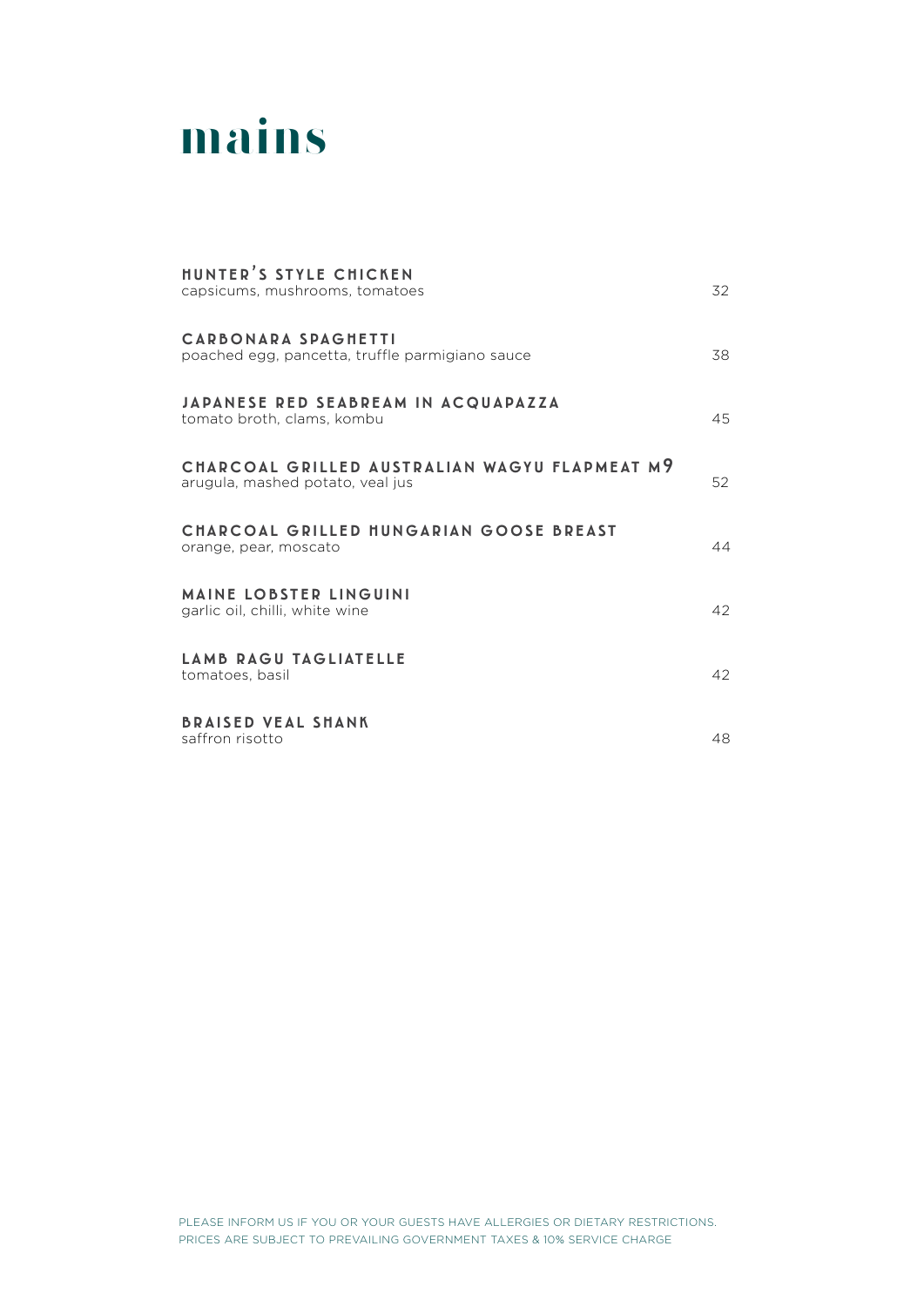# **mains to share**

#### roasted lamb shoulder (800g)

green peas, asparagus, mashed potatoes 80 SERVES 3 to 4

grilled australian wagyu shortribs m9 (500g)

arugula, mashed potato, veal jus 120 SERVES 2 to 3

#### seafood tomato linguini

rock lobster, scallops, clams, bottarga 1968 and 1968 and 1968 and 1968 and 1968 and 1970 and 1988 and 1988 and 19 SERVES 2

ADD ONS:

BROCCOLINI WITH CHILLI AND GARLIC 16 ROASTED POTATOES 12

PLEASE INFORM US IF YOU OR YOUR GUESTS HAVE ALLERGIES OR DIETARY RESTRICTIONS. PRICES ARE SUBJECT TO PREVAILING GOVERNMENT TAXES & 10% SERVICE CHARGE